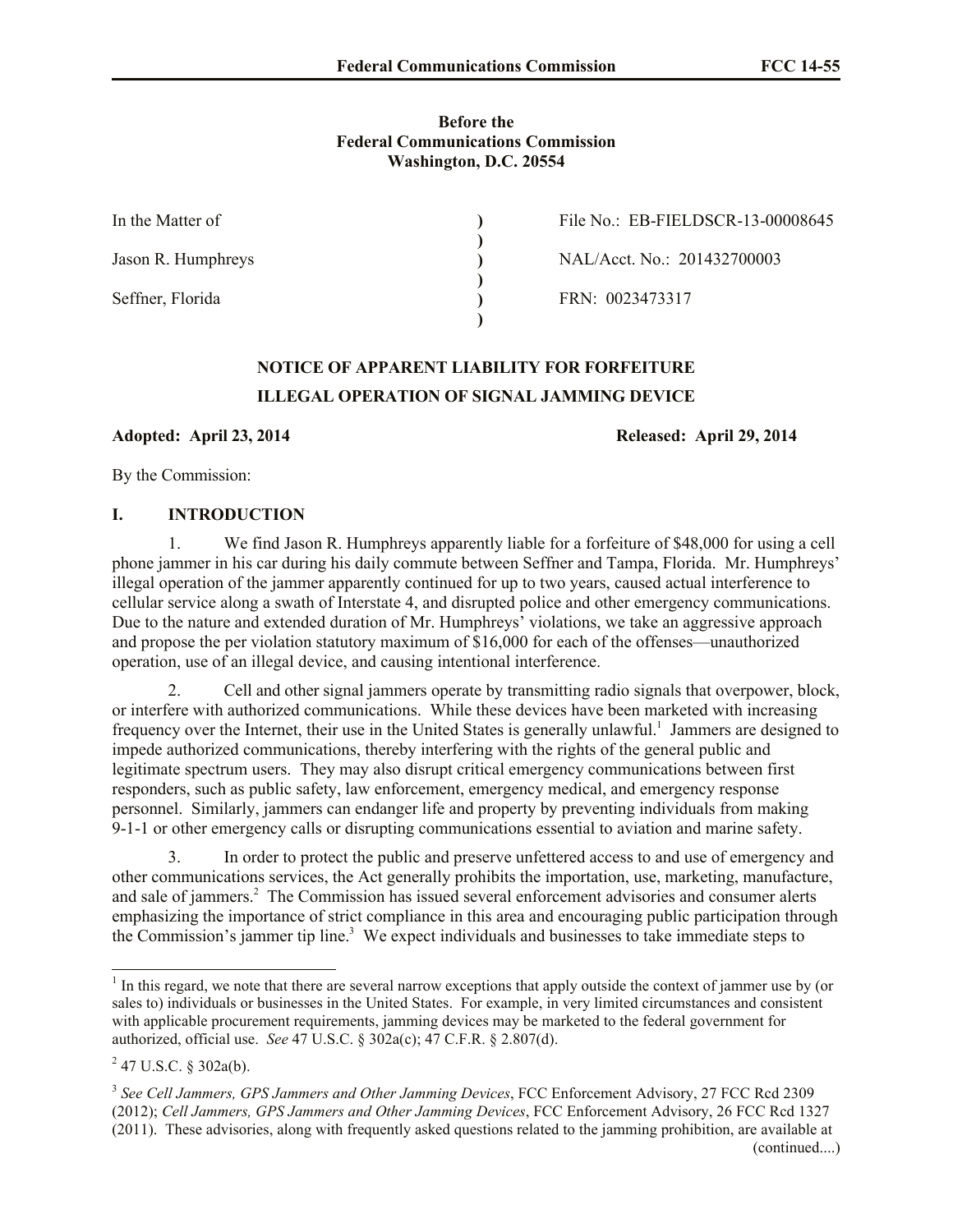ensure compliance and to avoid any recurrence of this type of misconduct, including ceasing operation of any signal jamming devices that may be in their possession, custody, or control. We also strongly encourage all users of these devices to voluntarily relinquish them to Commission agents either in connection with a Commission investigation or by calling the jammer tip line at 1-855-55-NOJAM (or 1- 855-556-6526).

#### **II. BACKGROUND**

4. On April 29, 2013, the Enforcement Bureau (Bureau) received a complaint from Metro PCS<sup>4</sup> that its cell phone tower sites had been experiencing interference during the morning and evening commutes in Tampa, Florida. Based on the location of the towers and the times that the alleged interference occurred, the Bureau determined that the likely source of the interference was mobile along Interstate 4 between downtown Tampa and Seffner, Florida.

5. On May 7, 2013, agents from the Bureau's Tampa Office (Tampa Office) initiated an investigation into this matter and monitored the suspected route. On May 7, 8, and 9, 2013, the agents determined, using direction finding techniques, that strong wideband emissions within the cellular and PCS bands (*i.e.*, the 800 MHz to 1900 MHz band) were emanating from a blue Toyota Highlander sport utility vehicle (SUV) with a Florida license plate. On May 9, 2013, the Hillsborough County Sheriff's Office (Hillsborough Sheriff), working closely with the agents from the Tampa Office, stopped the Toyota Highlander SUV. The Hillsborough Sheriff deputies reported that communications with police dispatch over their 800 MHz two-way portable radios were interrupted as they approached the SUV.<sup>5</sup>

6. The agents from the Tampa Office and the Hillsborough Sheriff deputies interviewed the driver, who identified himself as Jason Humphreys. Mr. Humphreys admitted that he owned and had operated a cell phone jammer from his car for the past 16 to 24 months. An inspection of the vehicle revealed the cell phone jammer behind the seat cover of the passenger seat. Mr. Humphreys stated that he had been operating the jammer to keep people from talking on their cell phones while driving. At the conclusion of the interview, the Hillsborough Sheriff deputies seized Mr. Humphreys' cell phone jammer pursuant to Florida state law. On the following day, May 10, 2013, Metro PCS confirmed that the interference to its cell towers had ceased. On June 14, 2013, agents from the Tampa Office tested the seized cell phone jammer and confirmed that it was capable of jamming cellular and PCS communications in at least three frequency bands: 821-968 MHz, 1800-2006 MHz, and 2091-2180 MHz.

(Continued from previous page)

http://www.fcc.gov/jammers. On October 15, 2012, the Bureau also launched a dedicated jammer tip line (1-855-55-NOJAM (or 1-855-556-6526)) to make it easier for the public to report the use or sale of illegal cell phone, GPS, or other signal jammers. *See Cell Jammers, GPS Jammers and Other Jamming Devices*, FCC Enforcement Advisory, 27 FCC Rcd 12945.

<sup>&</sup>lt;sup>4</sup> In 2013, T-Mobile USA, Inc., and MetroPCS Communications, Inc., merged and formed a new company named "T-Mobile US, Inc.," following the FCC's authorization permitting the parties to transfer control of the licenses involved in the transaction. *See Applications of Deutsche Telekom AG, T-Mobile USA, Inc., and MetroPCS Communications, Inc. For Consent To Transfer of Control of Licenses and Authorizations*, Memorandum Opinion and Order and Declaratory Ruling, 28 FCC Rcd 2322 (WTB/IB 2013); *International Section 214 Notice of Consummation* (filed May 17, 2013); *International Authorizations Granted*, Public Notice, 28 FCC Rcd 8006, 8008 (2013). Currently, T-Mobile US, Inc. provides service in the Tampa area under the brand name "Metro PCS." For purposes of this NAL, we refer to this company as "Metro PCS."

 $<sup>5</sup>$  Public safety radio systems (such as those used by police, firefighters, and emergency medical technicians) operate</sup> in several portions of the 800 MHz band, which consists of spectrum at 806-824 MHz paired with spectrum at 851- 869 MHz.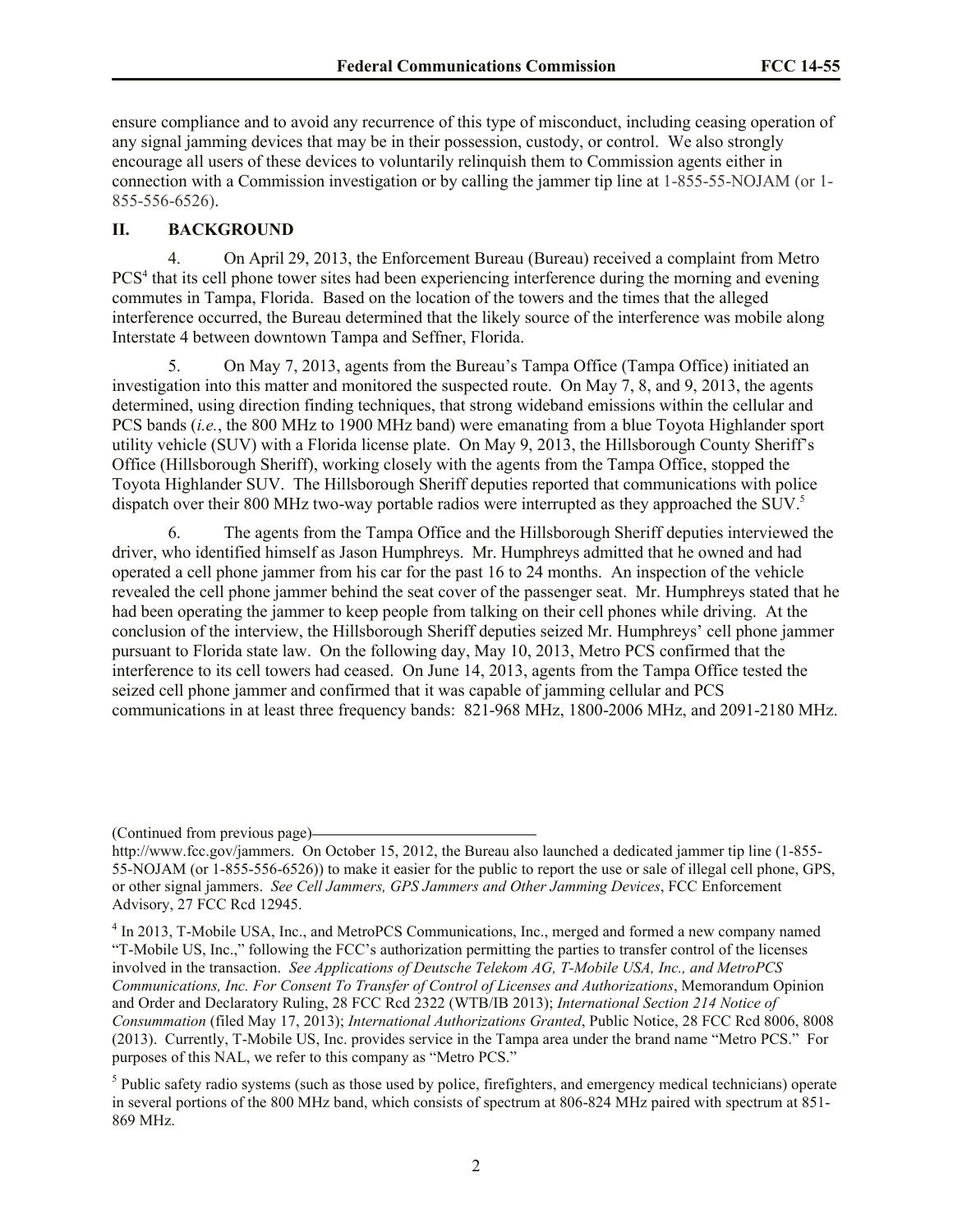## **III. DISCUSSION**

# **A. Applicable Law**

7. Federal law prohibits the operation of jamming devices in the United States and its territories. Section 301 of the Act prohibits the use or operation of "any apparatus for the transmission of energy or communications or signals by radio" within the United States and its territories unless such use is licensed or authorized.<sup>6</sup> Section 333 of the Act expressly states that "[n]o person shall willfully or maliciously interfere with or cause interference to any radio communications of any station licensed or authorized by or under this Act or operated by the United States Government."<sup>7</sup> In addition, Section 302(b) of the Act provides that "[n]o person shall manufacture, import, sell, offer for sale, or ship devices or home electronic equipment and systems, or *use* devices, which fail to comply with regulations promulgated pursuant to this section."<sup>8</sup>

8. The applicable implementing regulations for Section 302(b) of the Act are set forth in Sections 2.803, 2.805,  $2.807$ , 15.1(c), 15.3(o), and 15.201 of the Rules.<sup>9</sup> Section 2.805(a) of the Rules provides in relevant part that, except in a few narrow circumstances not pertinent here, "[a] radio frequency device may not be operated prior to equipment authorization.<sup>510</sup> In addition, pursuant to Sections 15.1(c) and 15.201(b) of the Rules,<sup>11</sup> intentional radiators<sup>12</sup> cannot be operated in the United States or its territories unless they have first been authorized in accordance with the Commission's certification procedures.<sup>13</sup>

9. Jamming devices cannot be certified or authorized because their primary purpose is to block or interfere with authorized communications and their use would compromise the integrity of the nation's communications infrastructure. Thus, jamming devices such as the one used by Mr. Humphreys cannot comply with the FCC's technical standards and, therefore, cannot be lawfully operated in the United States or its territories. In short, under Section 302(b) of the Act, radio frequency devices like signal jamming devices are per se illegal for use by consumers such as Mr. Humphreys.<sup>14</sup>

# **B. Illegal Operation of Cellular Jamming Device**

10. As discussed above, on May 7, 8, and 9, 2013, agents from the Tampa Office observed an illegal cell phone jamming device in use in the Blue Toyota Highlander SUV operated by Mr. Humphreys. Mr. Humphreys admitted to the agents that he purchased, owned, and used the device to block cell phone communications of nearby drivers for 16 to 24 months. Such operation could and may have had disastrous consequences by precluding the use of cell phones to reach life-saving 9-1-1 services provided by police, ambulance, and fire departments.<sup>15</sup> It also could have disrupted critical

7 *Id*. § 333.

 $^{8}$  *Id.* § 302a(b) (emphasis added).

 $9^9$  47 C.F.R. §§ 2.803, 2.805, 2.807, 15.1(c), 15.3(o), 15.201, 15.3(o).

 $^{10}$  *Id.* § 2.805(a).

 $11$  *Id.* §§ 15.1(c), 15.201(b).

 $12$  An "intentional radiator" is a "device that intentionally generates and emits radio frequency energy by radiation or induction." *Id*. § 15.3(o). Under this definition, signal jamming devices are intentional radiators.

<sup>13</sup> *See id.* §§ 22.377, 24.51, 27.51, 90.203 (requiring certification of transmitters that operate in the public mobile service, personal communications service, miscellaneous wireless communications service, and private land mobile radio services).

 $14$  47 U.S.C. § 302a(b).

<sup>15</sup> Passengers in moving vehicles or drivers stranded on the road who may have been attempting to make emergency calls could have had their communications disrupted.

l  $6$  47 U.S.C. § 301.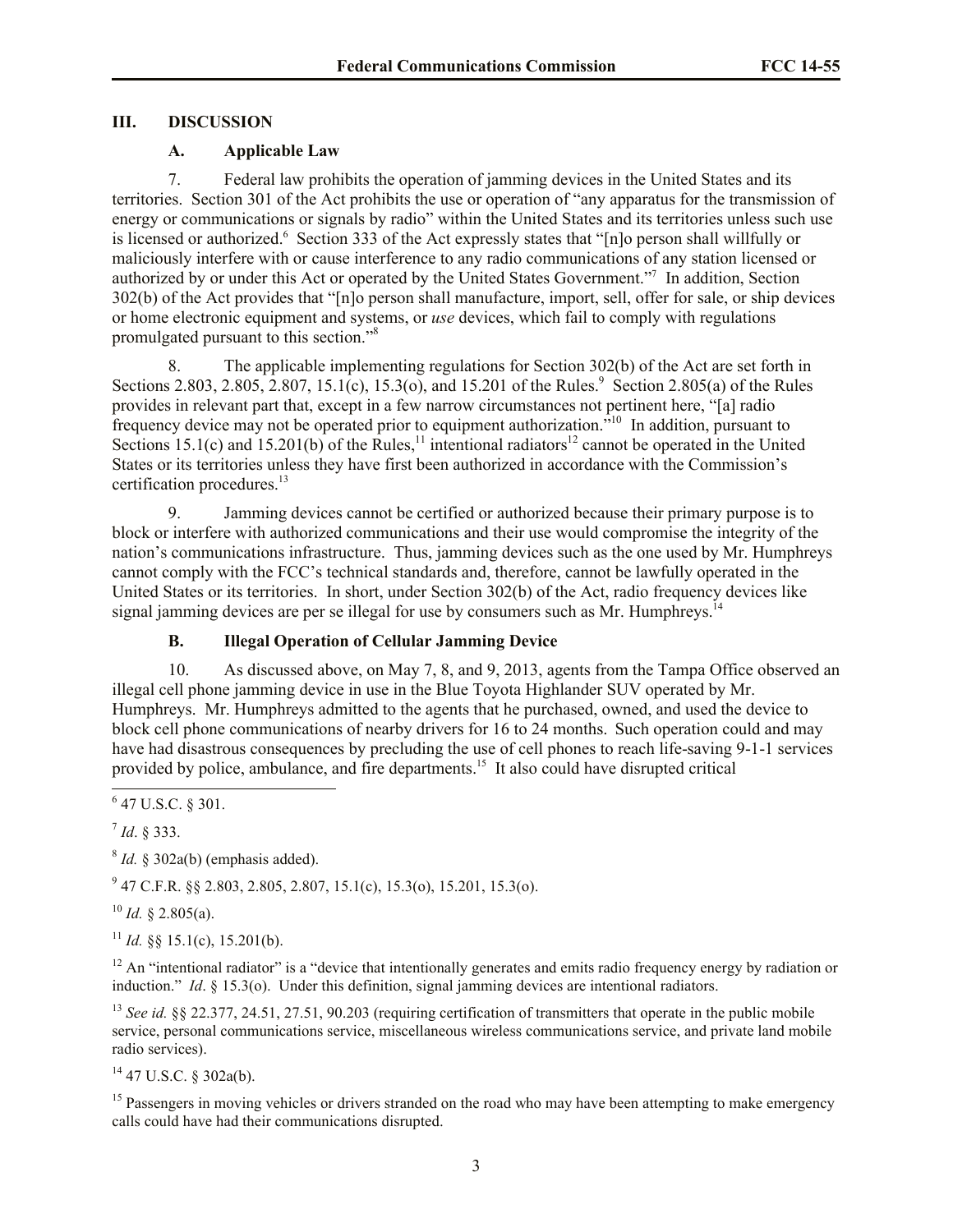communications of first responders driving on the highway near Mr. Humphreys' vehicle. In fact, in this case, Mr. Humphreys' cell phone jammer interfered with police radio communications. 16 Thus, based on the evidence before us, we find that Mr. Humphreys apparently willfully and repeatedly violated Sections 301, 302(b), and 333 of the Act, and Sections 2.805(a) and 15.1(c) of the Rules by operating a cell phone jammer.<sup>17</sup>

## **C. Proposed Forfeiture**

11. Section 503(b) of the Act provides that any person who willfully<sup>18</sup> or repeatedly<sup>19</sup> fails to comply substantially with the terms and conditions of any license, or willfully or repeatedly fails to comply with any of the provisions of the Act or of any rule, regulation, or order issued by the Commission thereunder, shall be liable for a forfeiture penalty.<sup>20</sup> Pursuant to the Commission's *Forfeiture Policy Statement* and Section 1.80 of the Rules, the base forfeiture amount for (1) operation without an instrument of authorization is \$10,000; (2) use of unauthorized or illegal equipment is \$5,000; and (3) interference to authorized communications is  $$7,000$ .<sup>21</sup> The Commission retains the discretion, however, to issue a higher or lower forfeiture than provided in the *Forfeiture Policy Statement* or to apply alternative or additional sanctions as permitted by the statute, subject to the statutory cap.<sup>22</sup> For violations of the signal jamming prohibition by individuals, the Act authorizes monetary forfeitures of up to \$16,000 for *each* violation or, in the case of a continuing violation, the Commission may impose monetary

<sup>17</sup> *See* 47 U.S.C. §§ 301, 302a(b), 333; 47 C.F.R. §§ 2.805(a), 15.1(c).

<sup>18</sup> Section 312(f)(1) of the Act defines "willful" as "the conscious and deliberate commission or omission of [any] act, irrespective of any intent to violate" the law. 47 U.S.C. § 312(f)(1). The legislative history of Section 312 clarifies that this definition of willful applies to Sections 312 and 503 of the Act, H.R. Rep. No. 97-765 (1982) (Conf. Rep.), and the Commission has so interpreted the term in the Section 503(b) context. *See So. Cal. Broad. Co.*, Memorandum Opinion and Order, 6 FCC Rcd 4387, 4387–88, para. 5 (1991) (*Southern California*), *recons. denied*, Memorandum Opinion and Order, 7 FCC Rcd 3454 (1992).

<sup>19</sup> Section 312(f)(2) of the Act, which also applies to forfeitures assessed pursuant to Section 503(b) of the Act, defines "repeated" as "the commission or omission of [any] act more than once or, if such commission or omission is continuous, for more than one day." 47 U.S.C. § 312(f)(2); *see also Southern California*, 6 FCC Rcd at 4388, para. 5.

<sup>20</sup> 47 U.S.C. § 503(b).

l

<sup>&</sup>lt;sup>16</sup> Many cell jammers can block more than just cell phone calls; these devices can disrupt radio communications on any device that operates on frequencies within or adjacent to its range. In addition, some so-called "cell jamming" devices are designed to jam not only cellular signals, but also Global Positioning System (GPS) signals. We also note that the statutory and regulatory prohibitions against interference with authorized radio communications are not limited to cases in which the operator of an interfering device acts maliciously or with potentially dangerous effects. For instance, Section 333 of the Act prohibits interfering with radio communications if done willfully, without any malicious intent and without regard to potential threats to public safety. *See* 47 U.S.C. § 333 (prohibiting anyone from "willfully *or* maliciously" interfering with any authorized radio communication) (emphasis added).

<sup>21</sup> *Commission's Forfeiture Policy Statement and Amendment of Section 1.80 of the Rules to Incorporate the Forfeiture Guidelines*, Report and Order, 12 FCC Rcd 17087 (1997) (*Forfeiture Policy Statement*), *recons. denied*, 15 FCC Rcd 303 (1999); 47 C.F.R. § 1.80. In 2013, the Commission adjusted many of its base forfeiture amounts to account for inflation, but did not adjust the base forfeiture amounts for the violations at issue here. *See Amendment of Section 1.80(b) of the Commission's Rules, Adjustment of Civil Monetary Penalties to Reflect Inflation*, Order, 28 FCC Rcd 10785 (Enf. Bur. 2013).

<sup>&</sup>lt;sup>22</sup> See 47 C.F.R. § 1.80(b)(8). Note ("The Commission and its staff retain the discretion to issue a higher or lower forfeiture than provided in the guidelines, to issue no forfeiture at all, or to apply alternative or additional sanctions as permitted by the statute."); *see infra* note 23.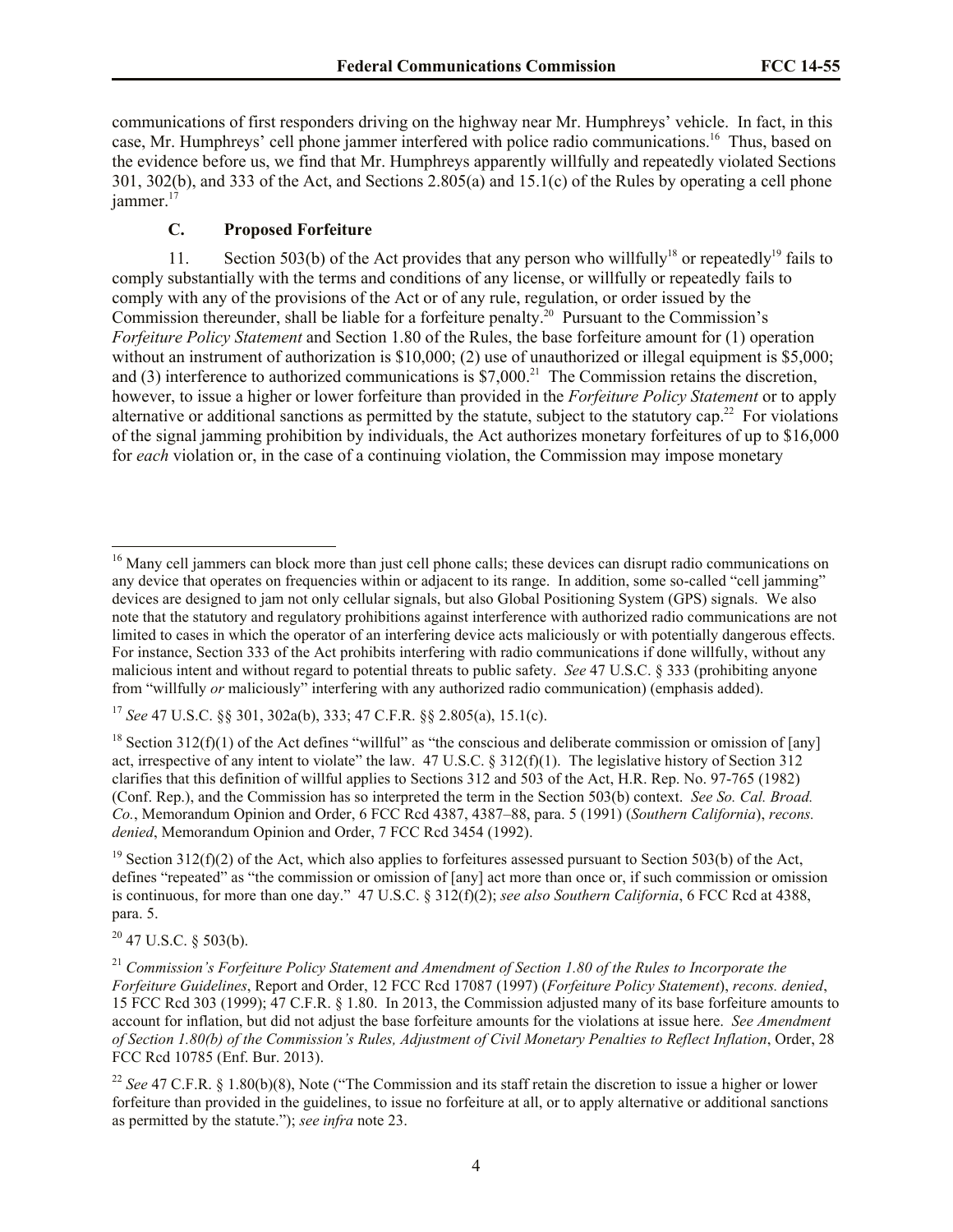forfeitures of up to \$16,000 for *each day* of such continuing violation up to a maximum forfeiture of \$112,500 for any single act or failure to act.<sup>23</sup>

12. In assessing the appropriate monetary penalty for the misconduct at issue, we must take into account the statutory factors set forth in Section  $503(b)(2)(E)$  of the Act, which include the nature, circumstances, extent, and gravity of the violations, and with respect to the violator, the degree of culpability, any history of prior offenses, ability to pay, and other such matters as justice may require.<sup>24</sup> As explained above, Mr. Humphreys operated a cellular jamming device, which is illegal and prohibited for consumer use in the United States. While jammer operation violations are egregious *per se*, we note that Mr. Humphreys' conduct was particularly troubling due to the extended duration of the violations (*i.e.*, between 16 and 24 months) and the fact that his operation of the jammer also interfered with police two-way radios used to ensure officer safety and permit coordination between and among officers onscene and police dispatch. We find these actions to be particularly egregious, warranting an upward adjustment of the base forfeiture amounts consistent with the Commission's approach in *Supply Room*. 25

13. Under this approach, we find that Mr. Humphreys apparently committed three separate violations of the Act and our rules for the jammer at issue.<sup>26</sup> For the unauthorized operation and illegal

 $^{24}$  47 U.S.C. § 503(b)(2)(E).

 $\overline{\phantom{a}}$ 

<sup>&</sup>lt;sup>23</sup> *See* 47 U.S.C. § 503; 47 C.F.R. § 1.80(b)(7). These amounts are subject to further adjustment for inflation and the forfeiture amount applicable to any violation will be determined based on the statutory amount designated at the time of the violation. *See* 47 C.F.R. § 1.80(b)(9); *see also supra* note 21. On September 13, 2013, the statutory maximum forfeiture penalties for violations of Commission rules were adjusted for inflation. *See Amendment of Section 1.80(b) of the Commission's Rules, Adjustment of Civil Monetary Penalties to Reflect Inflation*, Order, 28 FCC Rcd 10785 (Enf. Bur. 2013); *see also* Inflation Adjustment of Monetary Penalties, 78 Fed. Reg. 49,370-01 (Aug. 14, 2013) (setting September 13, 2013, as the effective date for the increases). The statutory maximum forfeiture for violations occurring after that date by non-licensees like Mr. Humphreys increased from \$112,500 to \$122,500. *Id.* Given, however, that the violations here occurred prior to September 13, 2013, the applicable maximum penalties are based on the Commission's previous inflation adjustment that became effective on September 2, 2008. *See* Inflation Adjustment of Maximum Forfeiture Penalties, 73 Fed. Reg. 44,663, 44,664 (July 31, 2008).

<sup>25</sup> *See The Supply Room, Inc.*, Notice of Apparent Liability for Forfeiture and Order, 28 FCC Rcd 4981 (2013) (proposing in a signal jammer case a \$16,000 forfeiture amount per jammer for the unlawful operation violation, an additional \$16,000 forfeiture amount per jammer for the unauthorized equipment violation, and another \$16,000 forfeiture amount per jammer for an interference violation that continued for at least two years) (*Supply Room*). *Accord Taylor Oilfield Mfg., Inc.*, Notice of Apparent Liability for Forfeiture and Order, 28 FCC Rcd 4972 (2013) (proposing in a signal jammer case a \$16,000 forfeiture amount per jammer for the unlawful operation violation, an additional \$16,000 forfeiture amount per jammer for the unauthorized equipment violation, and a \$10,000 forfeiture amount for the companion interference violation that occurred for a few months); *Gary P. Bojczak*, Notice of Apparent Liability for Forfeiture, 28 FCC Rcd 11589 (2013) (proposing in a signal jammer case a \$16,000 forfeiture amount per jammer for the unlawful operation violation, an additional \$16,000 forfeiture amount per jammer for the unauthorized equipment violation, and a \$7,000 forfeiture amount for the companion interference violation, upwardly adjusted to \$10,500, given the harm to public safety) (*Gary Bojczak*).

<sup>26</sup> *See* 47 U.S.C. §§ 301, 302a(b), 333; 47 C.F.R. §§ 2.805(a), 15.1(c). *See also Directlink, LLC*, Notice of Apparent Liability for Forfeiture and Order, 28 FCC Rcd 37 (Enf. Bur. 2013) (finding operator apparently violated Sections 301 and 302(b) by operating a transmitter without dynamic frequency selection (DFS) required for certification on an unauthorized frequency); *Skybeam Acquisition Corp.*, Notice of Apparent Liability for Forfeiture and Order, 27 FCC Rcd 11337 (Enf. Bur. 2012) (finding operator apparently violated Sections 301 and 302(b) by operating a transmitter without DFS functionality required for certification on an unauthorized frequency); *VPNet, Inc*., Notice of Apparent Liability for Forfeiture and Order, 27 FCC Rcd 2879 (Enf. Bur. 2012) (finding operator apparently violated Sections 301 and 302(b) by operating a transmitter with an unauthorized antenna connector voiding certification without a license). *Cf. Scottsdale Lexus*, Notice of Apparent Liability for Forfeiture, 26 FCC Rcd 639 (Enf. Bur. 2011) (finding only Section 301 violation where the operator used certified radios on unauthorized frequencies).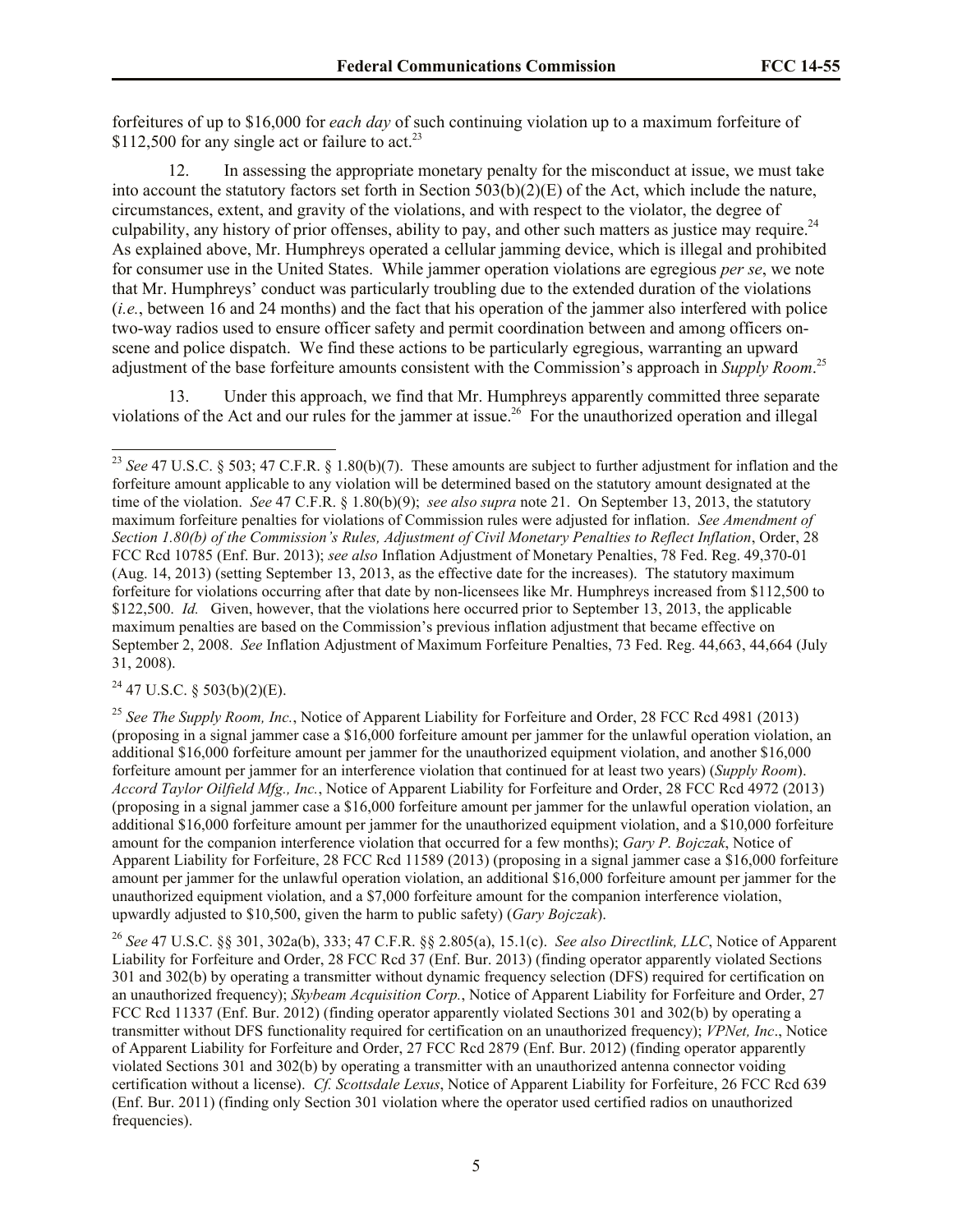equipment violations, we will propose a forfeiture of \$16,000 per violation, the maximum per violation forfeiture authorized by statute and consistent with Commission precedent.<sup>27</sup> For the companion interference violation, we start with a \$7,000 base forfeiture, but conclude that an upward adjustment up to the maximum per violation forfeiture authorized (i.e., \$16,000) is warranted based on the facts and circumstances of this case: (a) operating a jammer in frequency bands used by law enforcement officials; (b) causing interference to a potentially very large number of cell phone subscribers (*i.e.*, drivers during rush hour on Interstate 4 between Seffner and Tampa, Florida); and (c) operating a jammer for an extended period of time (i.e., between 16 and 24 months).<sup>28</sup> Therefore, consistent with the *Forfeiture Policy Statement*, Section 1.80 of the Rules, and the statutory factors discussed above, we conclude that Mr. Humphreys is apparently liable for a total forfeiture in the amount of forty-eight thousand dollars  $(*48,000)^{29}$ 

#### **IV. ORDERING CLAUSES**

14. Accordingly, **IT IS ORDERED** that, pursuant to Section 503(b) of the Communications Act of 1934, as amended, and Section 1.80 of the Commission's rules, Jason R. Humphreys is hereby **NOTIFIED** of this **APPARENT LIABILITY FOR A FORFEITURE** in the amount forty-eight thousand dollars (\$48,000) for violations of Sections 301, 302(b), and 333 of the Act, and of Sections 2.805(a) and 15.1(c) of the Commission's rules.<sup>30</sup>

15. **IT IS FURTHER ORDERED** that, pursuant to Section 1.80 of the Commission's rules, within thirty (30) calendar days after the release date of this Notice of Apparent Liability for Forfeiture, Jason R. Humphreys **SHALL PAY** the full amount of the proposed forfeiture or **SHALL FILE** a written statement seeking reduction or cancellation of the proposed forfeiture.

16. Payment of the forfeiture must be made by check or similar instrument, wire transfer, or credit card, and must include the NAL/Account Number and FRN referenced above. Jason R. Humphreys will also send electronic notification on the date said payment is made to SCR-Response@fcc.gov. Regardless of the form of payment, a completed FCC Form 159 (Remittance Advice) must be submitted.<sup>31</sup> When completing the FCC Form 159, enter the Account Number in block

 $\overline{a}$ 

<sup>29</sup> 47 C.F.R. § 1.80(b)(7). Based on the evidence in the record, we further find that these violations were continuing violations, which lasted more than 16 months. As such, the proposed forfeiture is substantially lower than the amount that would result from a straightforward application of the statutory maxima permitted under a continuing violation approach, which would yield a forfeiture in excess of \$337,000. *See supra* para. 11. We may pursue alternative or more aggressive sanctions in the future (such as application of the continuing violation approach) should the per violation approach set forth in this NAL prove ineffective in deterring the unlawful operation of jamming devices. We are mindful of the serious risks posed by signal jamming devices and the apparent need to provide greater incentives for individuals and businesses to cease the operation of these devices altogether.

<sup>30</sup> 47 U.S.C. §§ 301, 302a(b), 333, 503(b); 47 C.F.R. §§ 1.80, 2.805(a), 15.1(c). While we understand the amount of the forfeiture proposed herein may be sizable for an individual, we find it appropriate given the significant safety concerns raised by the violations at issue. Consistent with Section 503 of the Act, 47 U.S.C. § 503, we note that in response to this NAL, Mr. Humphreys can provide information about his financial condition and ability to pay, which could result in a reduced forfeiture based on Mr. Humphreys' particular financial circumstances. *See, e.g.*, *Geneva Walker*, Forfeiture Order, 28 FCC Rcd 6179, 6180, para. 5 (Enf. Bur. 2013). We further note that we also have previously rejected inability to pay claims in cases of repeated violations. *See id*.

<sup>31</sup> An FCC Form 159 and detailed instructions for completing the form may be obtained at http://www.fcc.gov/Forms/Form159/159.pdf.

<sup>27</sup> *See supra* note 25.

<sup>&</sup>lt;sup>28</sup> See Supply Room, 28 FCC Rcd at 4986, paras. 13–14 (upwardly adjusting the base forfeiture for the interference violation (that occurred for at least two years) up to the statutory maximum per violation (i.e., \$16,000); *Gary Bojczak*, 28 FCC Rcd at 11593, para. 4 (applying a 50 percent upward adjustment to the base forfeiture amount for interference to public safety operations).